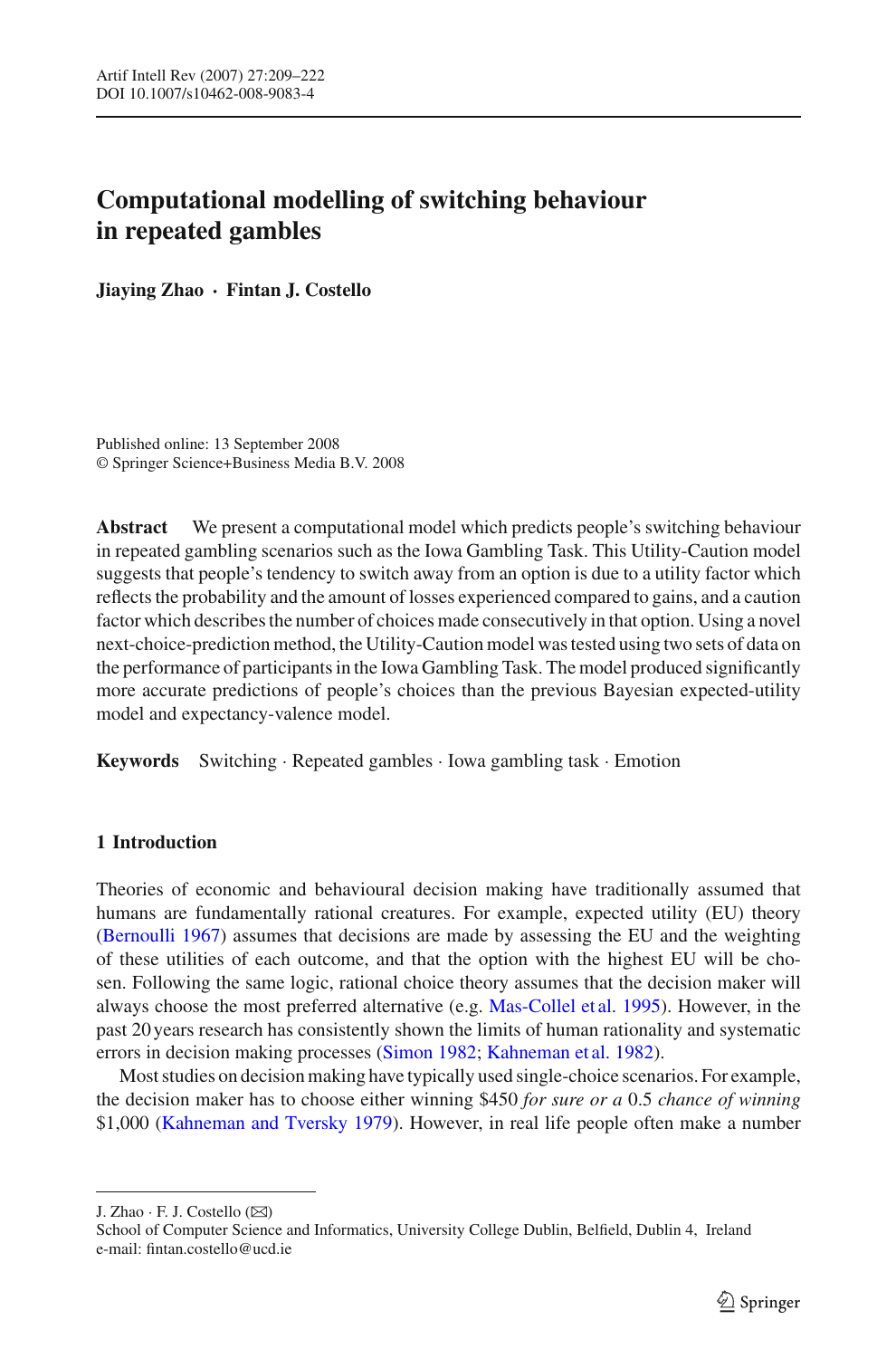of sequentially related choices. When making repeated choices people tend not to stick with one optio[n](#page-13-5) [but](#page-13-5) [to](#page-13-5) [switch](#page-13-5) [among](#page-13-5) [available](#page-13-5) [choices](#page-13-5) [\(Coombs and Meyer 1969](#page-13-4)[;](#page-13-5) Keren and Wagenaar [1987](#page-13-5)) For example, [Ratner and Herbst](#page-13-6) [\(2005\)](#page-13-6) find that people switch away from options they believe are most profitable due to emotional responses to the possible negative outcomes of those options. Investigating such switching behaviour can offer a more in-depth view of the decision process involved in repeated choices.

In this paper we attempt to clarify the following questions: what causes people to switch among choices? what factors are involved in such switching? and how rational is people's switching behaviour? We address these questions by fitting a computational model to people's switching behaviour in a repeated gambling task. The Iowa Gambling Task (IGT) designed by Bechara et al. [\(1994\)](#page-12-1) is used for the current investigation, as firstly the task has been well established in the decision literature and secondly it provides a paradigm for investigating switching behaviour in repeated gambles. The focus of this paper is to show how (healthy) people switch among their choices in repeated gambles, and is not however to provide an optimal gambling strategy.

### **2 The Iowa gambling task**

The [IGT](#page-12-1) [paradigm](#page-12-1) [is](#page-12-1) [designed](#page-12-1) [in](#page-12-1) [a](#page-12-1) [way](#page-12-1) [that](#page-12-1) [resembles](#page-12-1) [real-world](#page-12-1) [contingencies](#page-12-1) [\(](#page-12-1)Bechara et al. [1994\)](#page-12-1). The task consists of four decks of cards (labelled as A, B, C, and D), each containing 40 cards. Every card in the four decks gives an immediate and definite win but some of the cards also generate an unpredictable loss. The IGT represents risks in real-word problems in terms of contingencies of wins and losses, and the gambler is told to choose a number of cards and to maximise his/her final reward.

More specifically, in deck A every card gives a definite \$100 win but 50% of the cards give an average \$250 loss. This means that the average net payoff per card in deck A is a \$25 loss  $(0.5*100-0.5* (250-100))$ . In deck B, every card gives a definite \$100 win but there are 10% of the cards, each of which also gives a \$1250 loss. This means that the average net payoff per card in deck B is a \$25 loss (0.9\*100−0.1\*(1250−100)). In other words, decks A and B are disadvantageous as choosing decks A and B would eventually lead to an overall loss in the long run. In deck C, every card gives a definite \$50 win and there are 50% of the cards, each of which also gives an average \$50 loss. Thus, the average net payoff per card in deck C is a \$25 gain  $(0.5*50-0.5*(50-50))$ . In deck D, every card gives a definite \$50 win and there are 10% of the cards, each of which also gives a \$250 loss. That is, the average net payoff per card in deck D is a \$25 gain (0.9\*50−0.1\*(250−50)). In other words, decks C and D are advantageous since choosing decks C and D would lead to an overall gain in the long run. Participants are instructed to choose a number of cards (typically 100) and are told to switch among decks as they like with the aim of maximising their overall payoff. The payoff schedule for each deck is pre-arranged but is not explicitly told to participants: participants learn these schedules over the course of the task.

### **3 Preliminary observations on IGT**

In this section we present our preliminary observations from two datasets obtained by past researchers on the IGT.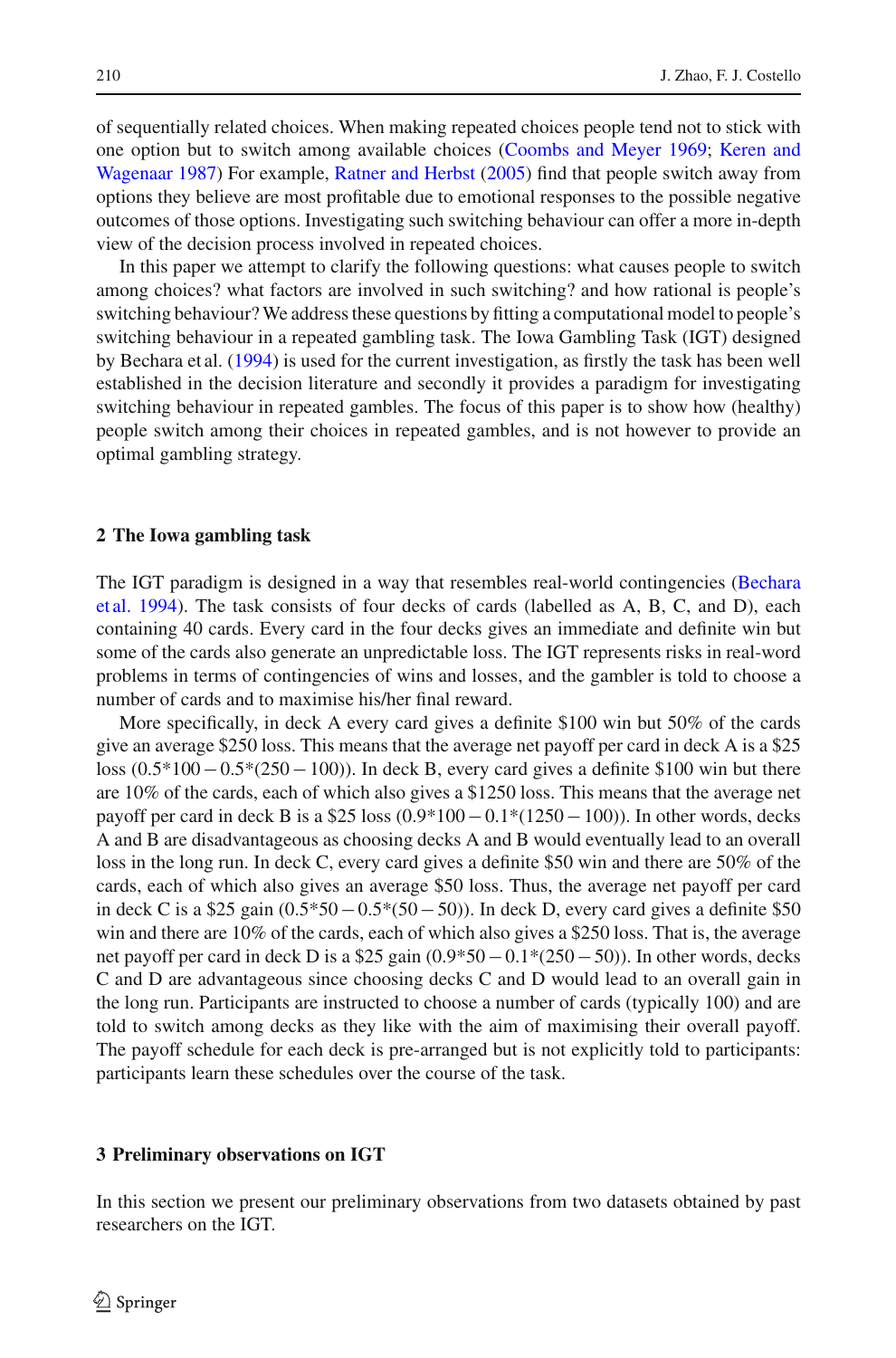#### 3.1 Switching tendency in the IGT

Our interest in the IGT was aroused by preliminary examinations of the IGT data provided by Bishara et al. [\(2006](#page-12-2)) and [Stocco and Fum](#page-13-7) [\(2006](#page-13-7)) which showed a surprising trend of people switching away from a deck after a win or several wins on that deck. In other words, people switched away from an option when the previous choice did not involve any losses. It is striking because it seems counterintuitive for people to abandon a winning option. This pattern of switching on wins also seems counterintuitive as switching away from a winning deck is contradictory to what EU theory proposes.

People's switching tendency (probability of switching) was examined in two ways. Firstly, the overall switching tendency was investigated for the two datasets. Figure [1](#page-2-0) shows the overall switching tendency observed in 31 healthy participants in Bishara et al.'s [\(2006\)](#page-12-2) and 75 healthy participants in Stocco and Furn's [\(2006\)](#page-13-7) studies. The switching tendency was calculated as the number of switches (*n*) divided by the number of choices made.

It can be seen that the overall switching tendency decreased in both cases, which means that as the task proceeded people switched less, suggesting that a preference for specific deck(s) was formed as they gradually learned about the four decks. This result is consistent with epsilon-first strategy in the multi-armed bandit algorithm [\(Robbins 1952\)](#page-13-8), in which the gambler pulls a number of levers in a single *K*-slot machine to maximize his total reward in a series of trials. The epsilon-first strategy assumes that people explore all options randomly at the beginning (exploration phase) and then select the lever of highest estimated reward



<span id="page-2-0"></span>Fig. 1 The graph shows the overall switching tendency and the switching tendency when the last choice did not involve any losses as the IGT task proceeds in Bishara et al.'s and Stocco and Fum's datasets. The *x* axis shows the task process in which every 10 choices are grouped into one block. In Bishara et al.'s study 120 choices were made, therefore there were 12 blocks of choices; whereas in Stocco and Fum's study 100 choices were made, resulting in 10 blocks. Thus, the switching tendency was calculated as the number of switches (*n*) divided by 10 per block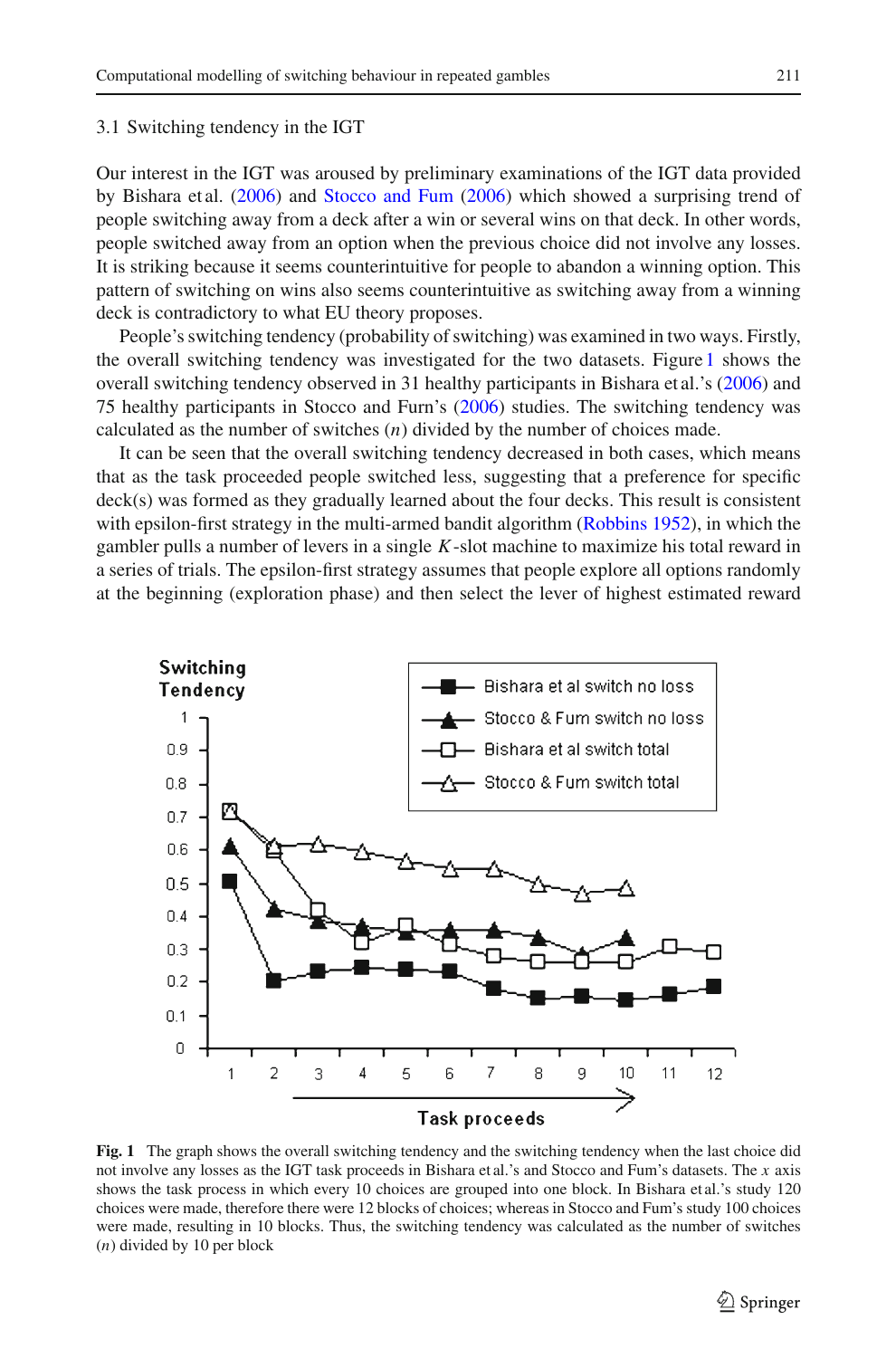at later stages (exploitation phase) in which their choices are less random [\(Even-Dar et al.](#page-13-9) [2002](#page-13-9)).

Moreover, it was also found that people tend to stay at the advantageous decks even though a loss has occurred (around 76% of the times they stayed after getting a loss for advantageous decks); and people tend not to stay at the disadvantageous decks when a loss occurs (around 12% of the times they stayed after a loss for disadvantageous decks).

Secondly, cases of switching away from a deck when the previous choice in that deck involved a win were examined in the two datasets (see Fig. [1\)](#page-2-0). This switching tendency was calculated as the number of switches (*n*) when the last choice involved a win divided by the number of choices made. Figure [2](#page-3-0) shows the proportion of switching when the previous choice did not involve any losses as the IGT task proceeds, which is denoted the number of switches when previous choice involved a win divided by the overall number of switches made.

In Bishara et al.'s data people switched away from a deck  $26.06$  times on average (SD = 15.52) when the previous choice on that deck did not involve any losses, which accounted for 55.27% of the total switches they made. In Stocco and Fum's data people switched away 37.91 times on average  $(SD = 17.08)$  when there was no loss in the previous choice for that deck, which accounted for 66.47% of the total switches they made. In other words, in both cases more than half of the times people switched away from a deck were when no loss occurred in the immediately preceding selection. From Fig. [2](#page-3-0) it can also be seen that the switching tendency when no loss involved also decreased as the task proceeded. More specifically, the tendency decreased sharply in the first 20 choices, which suggested randomness in people's choices in the beginning, and it decreased relatively moderately in later stages.



<span id="page-3-0"></span>**Fig. 2** The graph shows the proportion of switching when the previous choice did not involve any losses as the IGT task proceeds. This proportion was calculated as the number of switches with no loss divided by the overall number of switches. The *x* axis shows the task process in which every 10 choices are grouped into one block. There were 12 blocks in Bishara et al.'s data and 10 blocks in Stocco and Fum's data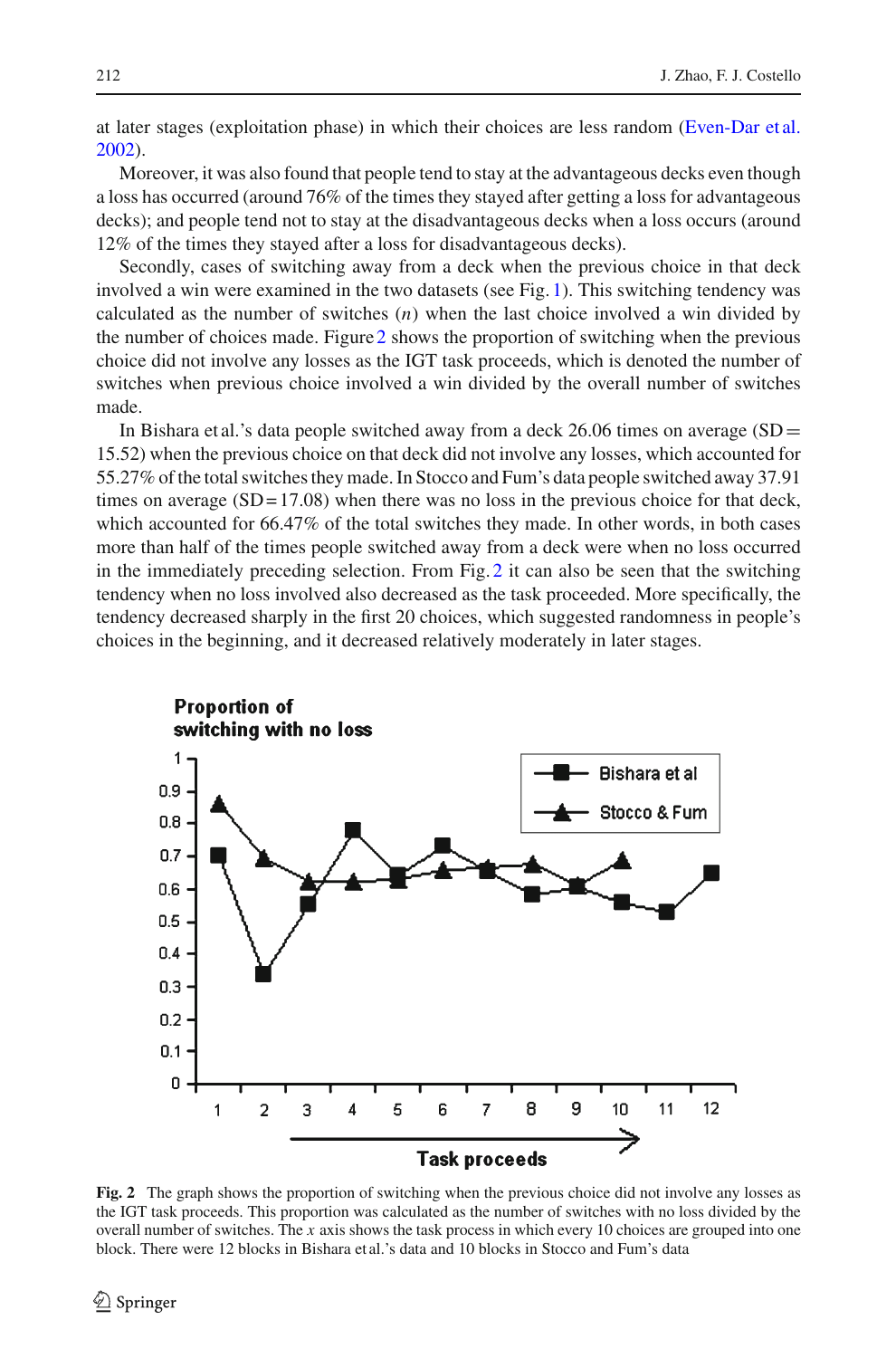### 3.2 Violations of decreasing/increasing absolute risk aversion

Economists have suggested that the degrees of risk aversion and the wealth one has are related [\(Arrow 1965\)](#page-12-3): that the absolute amount of wealth a person is willing to expose to risk increases as his/her wealth increases (a phenomenon referred to as 'decreasing absolute risk aversion'). Economists also coin the term 'increasing absolute risk aversion' to refer to the phenomenon that the absolute amount of wealth a person is willing to expose to risk decreases as his/her wealth increases. In other words, a person's degree of risk aversion is related to the current wealth owned.

In our case we can regard a person as risk-prone if his/her tendency to switch away from a winning deck increases, and risk-averse if switching away from a winning deck decreases. To see whether the current total wealth and the switching tendency are related, the current sum of money in the IGT and the tendency of switching away when no loss occurs were correlated for each participant in Bishara et al. and Stocco and Fum datasets. The correlation coefficient was then compared to 0 to see whether the overall correlation was positive or negative. It was found that the mean coefficient was  $-0.11$  (SD = 0.31) and was no different from 0  $(t = -1.965; df = 30; p > 0.05)$  for Bishara et al. dataset. For Stocco and Fum dataset it was found that the mean coefficient was  $-0.09$  (SD = 0.39) and was also not different from  $0$  ( $t = -1.883$ ; df = 74;  $p > 0.05$ ). In other words, in both cases the current wealth and the degree of risk aversion were not related. Thus, it is safe to assume that people's tendency to switch away from a deck when no loss has occurred previously is not due to their decreasing risk aversion due to increases in the current total wealth they have earned. In the next section we describe various other models of people's behaviour in the IGT task, and examine their ability to account for this switching behaviour.

### **4 Current models on the IGT**

To date, only a handful of cognitive models have been developed to account for the results in the IGT [\(Levine et al. 2005;](#page-13-10) [Fum and Stocco 2004\)](#page-13-11). These models have primarily focused on people's overall preference for specific decks but ignored the exact details of how people choose and how they switch among the four decks. This section presents two prominent computational models proposed by [Busemeyer and Stout](#page-13-12) [\(2002\)](#page-13-12).

### 4.1 Bayesian-expected utility model

Details of the Bayesian-EU model are not described here (see [Busemeyer and Stout 2002\)](#page-13-12). This model claims that a deck should be chosen if it has the maximum EU. This model successfully captures the rational aspect of people's choices. That is, a win increases the EU of a deck and suggests that people should stay with that deck. In contrast, a loss decreases the EU of the deck and suggests people might switch to another deck if it has the maximum EU. However, there are two limitations with this model. Firstly, this model does not have a memory mechanism for previous choices. That is, the model makes a decision based on the last choice. This means that if a large loss is encountered (for example, in deck B), the EU decreases dramatically and it may drop to so low that the deck is unlikely to be chosen again. However, people still choose deck B quite frequently despite a previous large loss, because there is 90% chance of winning in that deck. [Levine et al.](#page-13-10) [\(2005\)](#page-13-10) suggest that people's preference for deck B may be due to their tendency to underweight rare events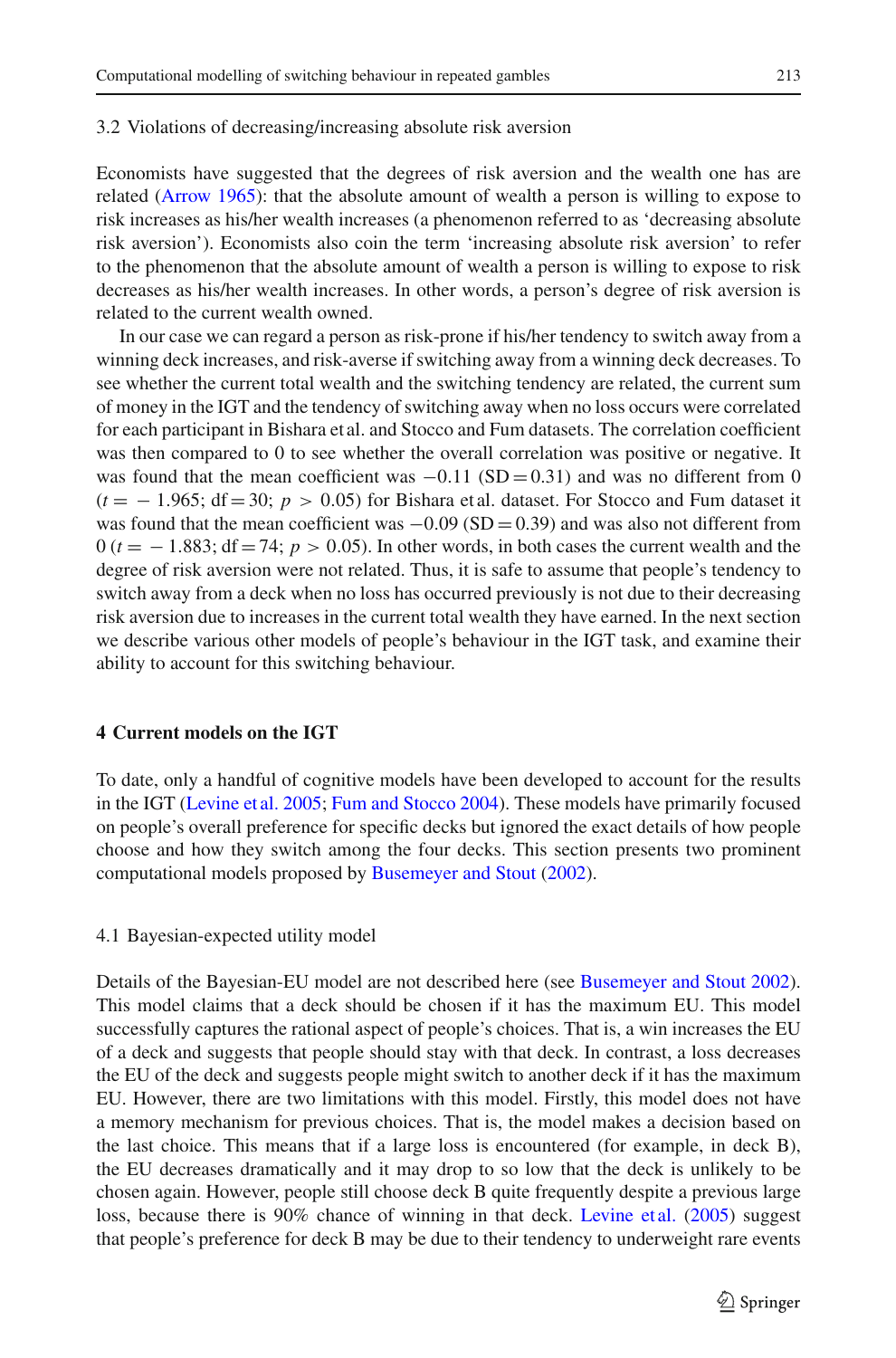[\(Barron and Erev 2003](#page-12-4)). This model fails to capture this aspect of people's choices. Secondly, in terms of switching behaviour this model only predicts that the deck with the maximum EU should be chosen. It cannot explain the times when people choose a deck which does not have the maximum EU, for example, when people switch away from a deck when no loss occurs.

### 4.2 Expectancy-valence learning model

Deta[ils](#page-13-12) [of](#page-13-12) [the](#page-13-12) [expectancy-valence](#page-13-12) [learning](#page-13-12) [model](#page-13-12) [are](#page-13-12) [not](#page-13-12) [described](#page-13-12) [here](#page-13-12) [\(see](#page-13-12) Busemeyer and Stout [2002](#page-13-12)). This model assumes that people integrate the wins and losses experienced on each choice into a single affective reaction called a valence, and the deck with the highest expected valence should be chosen. According to [Busemeyer and Stout](#page-13-12) [\(2002](#page-13-12)), this model gives the best fit for the IGT data. However, this model has several limitations. Firstly, the model only considers the valence generated by the wins and losses, but not the probability of wins and losses. Secondly, if a large loss is encountered the expected valence drops significantly, and so does the probability of choosing that deck, thus the deck may be never chosen again. Thirdly, as with the previous model this model cannot explain cases were people choose a deck which does not have the maximum valence; that is, the model cannot capture people's tendency to switch when no loss is involved.

## **5 Rational or irrational?**

It seems counterintuitive that people switch away from a deck even though their most recent choice from that deck did not involve any losses. From the EU point of view, obtaining a win from a deck has two functions. Firstly, a win increases the utility of that deck. If the utility of the deck is increased and the utility was already the highest (that being the reason why the deck was chosen in the first place), then the likelihood of leaving the deck is decreased. Secondly, getting a win decreases the ratio of losses to wins in a deck, and thus increases the estimate of winning in the future from that deck. Expected utility theory thus predicts that if someone's previous card from a deck was a win, they will pick again from that deck and will not switch away. People's observed tendency of switching away when no loss occurs thus presents a paradox from the perspective of expected-utility theory, a paradox that none of the rational accounts (Bayesian-EU model and expectancy-valence model) can explain.

However, we cannot conclude that people are behaving irrationally just because their observed switching behaviour cannot be accounted for by the rational theories. The rationality of their switching is debatable since people undertaking the IGT are never completely certain about the probability of winning or losing, or in other words, their knowledge about their options is never complete. There are some other reasons for such switching that we have not considered. The question that needs to be answered is: if no loss occurs then why do people switch away? There are several explanations. Some authors have indicated that people making repeated choices among a limited set of alternatives often switch away from optimal options to other options from which they expect to derive less pleasure simply for the sake of variety [\(Kahn et al. 1997;](#page-13-13) [Ratner et al. 1999\)](#page-13-14). [Levine et al.](#page-13-10) [\(2005](#page-13-10)) suggest that even when people have developed a distinct preference for specific deck(s), they might occasionally choose other decks to 'try their luck', or switch to other decks simply due to fatigue or boredom.

In this paper we argue that the reason for switching away from a deck when no previous loss occurs is due to a caution factor which represents people's nervousness of obtaining a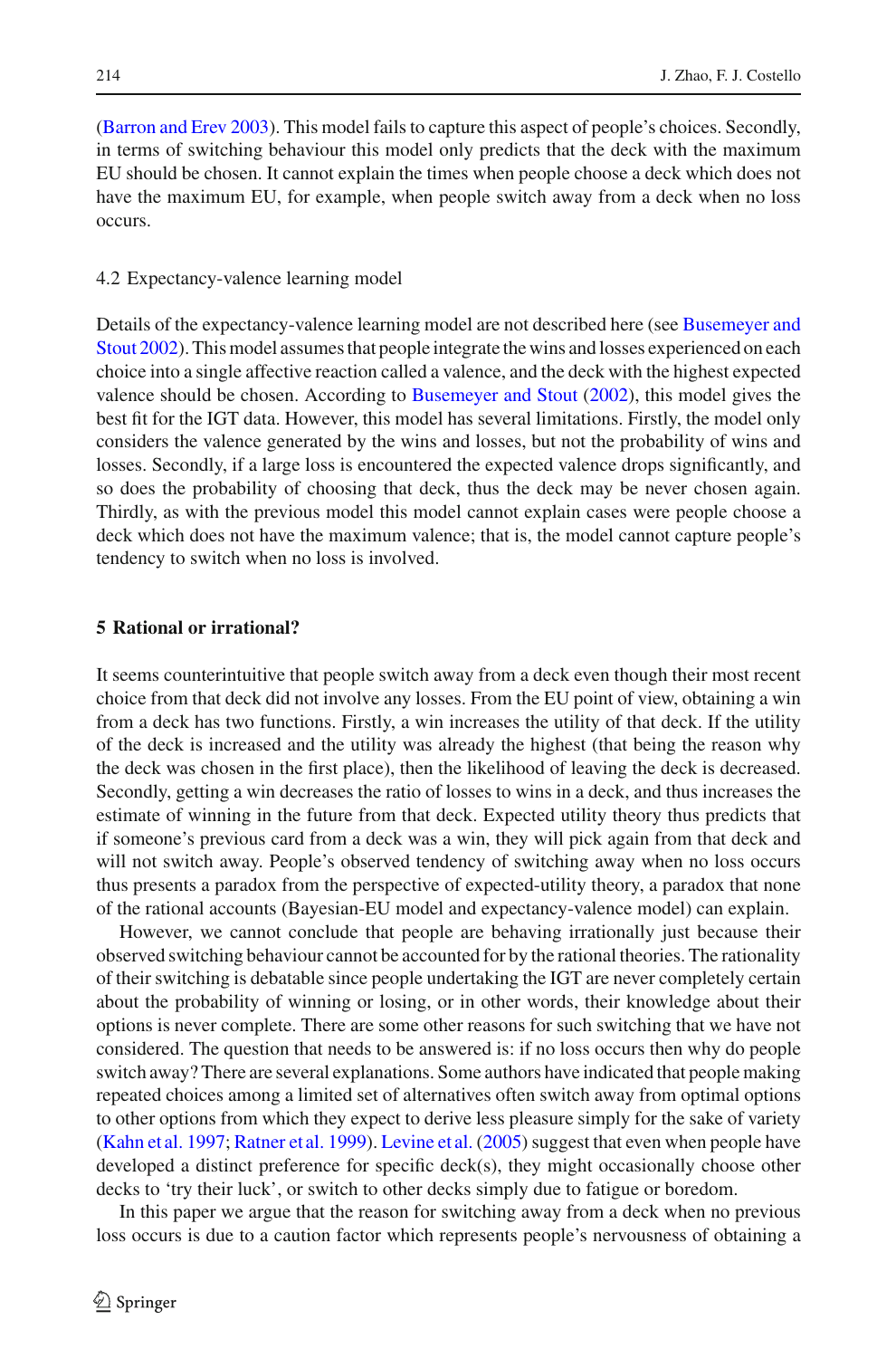loss on the next choice. This view is consistent with the gambler's fallacy in which people mistakenly believe that a successive sequence of the same event occurring increases the probability of a different event occurring [\(Kahneman and Tversky 1972](#page-13-15)). For example, if a person tosses a coin ten times and all gets heads, the person tends to mistakenly believe that a tail is more likely (on the next toss) than if the person tosses six times and gets heads. It should be noted, however, that in the gambler's fallacy the events are random and independent (the fallacy consists in believing that a repeated sequence of heads, for example, increases the subsequent probability of a tail, whereas in reality the occurrence of a sequence of heads tells us nothing about whether or not a tail will occur). The IGT, by contrast, is one where the cards which participants see give them useful information about the decks before them. As participants go through the task they gain more knowledge about the decks and will therefore gradually learn about the payoff schedule for each deck as the task goes on. In a gambler's fallacy task seeing ten heads in a row tells you nothing about what the next coin toss will be. In the IGT, however, seeing ten winning cards from a given deck tells you that winning cards are frequent in that deck, and so the next card is more likely to be a win.

Why, then, do people switch away after a win in a deck? We postulate that a participant who has won on ten consecutive cards in a deck may believe that a loss is more likely on the eleventh card, and therefore he/she might switch away from that deck. Thus, this factor serves as a caution for not sticking with an option for too long; and it is puzzling in a sense that people switch away regardless of the wins and losses associated with that deck. We also propose that, the longer people have stayed at a deck continuously, the more nervous they are about getting a loss on the next card in that deck, and thus the more likely they are to switch away from that deck. Therefore, the reason for switching away is mainly due to two factors: one is obtaining a loss, represented by a utility factor in which the decision to switch away is determined by the utilities of the decks; and the other is nervousness about obtaining a loss, represented by a caution factor which depends on the number of continuous cards drawn from the deck so far. We further propose that if people were to switch away from a deck, they would switch to a deck which gives the largest wins and also the highest probability of winning.

### **6 A computational model of switching behaviour**

We propose a Utility-Caution model which examines task factors in people's choices in the IGT. Moreover, the model predicts whether people should switch away from or stay at a deck at a given point of the task, and also predicts the deck to which people will switch when switching takes place. There are two task factors that determine switching. The utility factor  $(F_1)$  describes the contingencies of winning and losing and the caution factor  $(F_2)$  represents the number of choices people have made in a deck consecutively.

### 6.1 Task factors

For  $F_1$  it is assumed that the probability of switching away is an increasing function of the probability of losing multiplied by the amount of losses and a decreasing function of the probability of winning multiplied by the amount of wins. The estimated probability of a loss is the same as the one in the Bayesian-EU model, which is an estimated probability  $P_D(t)$ given that deck *D* is chosen on trial *t* using a beta prior distribution updating rule: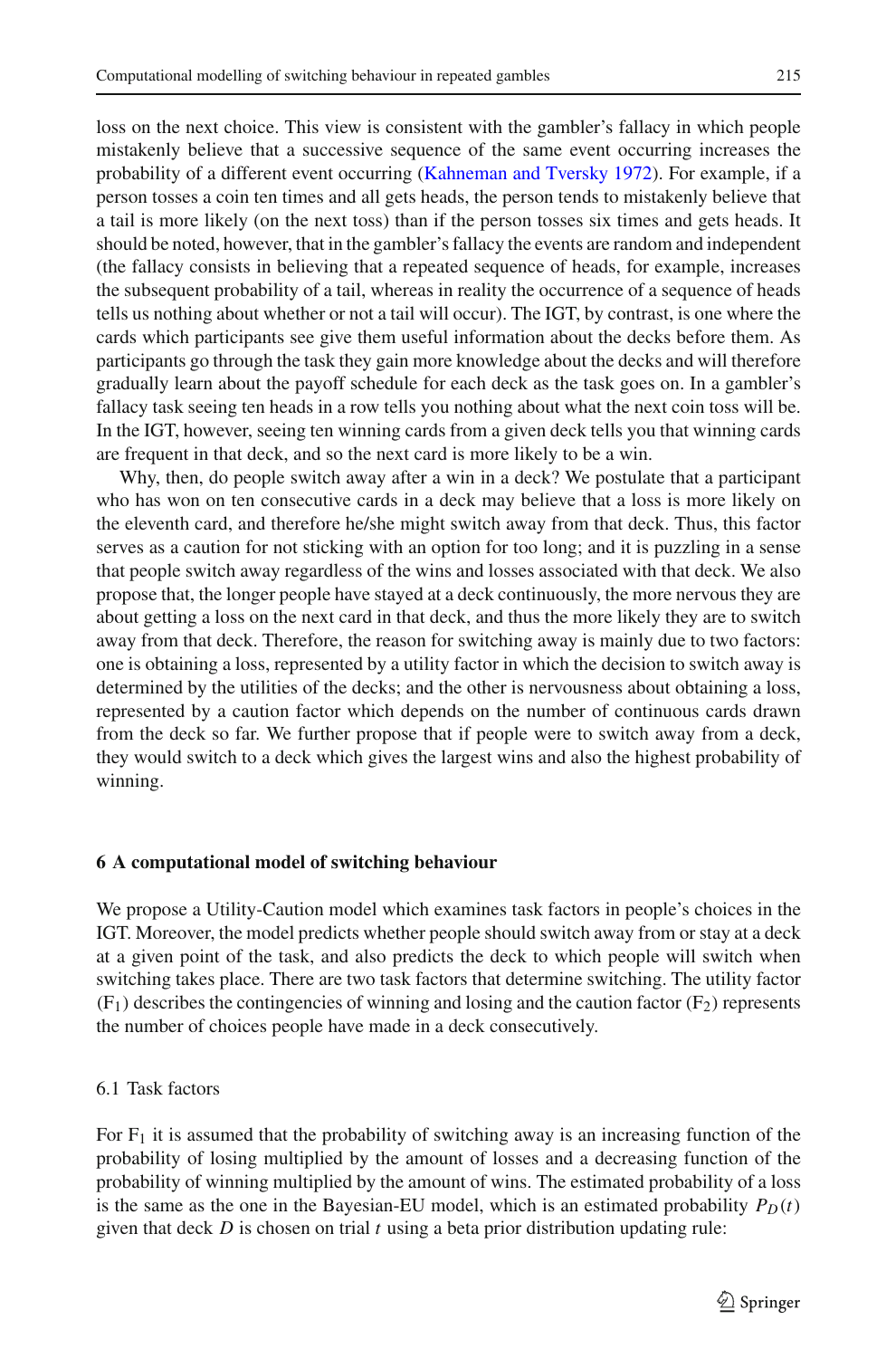$$
P_D(t) = \frac{f_D(t) + f(0)}{n_D(t) + n(0)}
$$
\n(1)

where  $f_D(t)$  is the number of cards producing a loss experienced by choosing deck *D* up to and including trial *t*;  $n_D(t)$  is the total number of trials that deck *D* was chosen; and  $f(0)$ and *n(*0*)* reflect the prior estimates before any experience.

The amount of losses  $L[D(t)]$  is instantiated as the average of total losses experienced by choosing deck *D* up to and including time *t* and is denoted:

$$
L[D(t)] = \frac{\sum_{j=1}^{N} L[D]}{N} \tag{2}
$$

where *N* is the total number of cards chosen so far in deck *D*. The probability of winning is simply  $1 - P_D(t)$ , which means the probability of cards producing a net win. The amount of wins  $R[D(t)]$  is instantiated the same way as the losses, which is the average of total wins experienced by choosing deck *D* up to and including time *t*:

$$
R[D(t)] = \frac{\sum_{j=1}^{N} R[D]}{N} \tag{3}
$$

where  $N$  is the total number of cards chosen so far in deck  $D$ . Therefore,  $F_1$  is denoted:

$$
F_1 = \frac{P_D(t) \times L[D(t)]}{(1 - P_D(t)) \times R[D(t)]}
$$
\n(4)

It is predicted that  $F_1$ , the utility factor is positively correlated with the switching probability. That is, the larger the probability of losing and the average losses compared to the probability of winning and the average wins of the deck, the more likely people are to switch away from that deck on the next choice. If people do switch (out of their own will or if the preferred deck is exhausted), they would choose the deck with the maximum  $(1 - P_D(t)) \times R[D(t)]$ .

F2, the caution factor, is denoted *n*/*N*, where *n* is the number of consecutive choices from the same deck and *N* is the number of total choices from that deck. It is assumed that  $F_2$ will be positively correlated with the switching probability, since the longer people stay in a deck consecutively, the more likely they are to switch away from that deck. The probability of switching away from a deck is a multiple regression predictor equation computed as follows. Multiple regression produces the best fit with  $F_1$  and  $F_2$  as the predictor variables, and switching probability as the dependent variable.

$$
S = a \times F_1 + b \times F_2 \tag{5}
$$

### 6.2 Multiple regression

To determine the regression coefficients in the Utility-Caution model, the dataset by Bishara et al. in which a total of 120 cards were chosen for each of the 31 participants was used. A Java program was written to conduct the assessment. The switching probability was calculated as a probability function which was the number of switches in every *N* choices (*N* could range from 2 to the total number of choices, and in this case  $N = 10$ ). For example, if there were 7 times of switching in the first 10 choices, the switching probability of the first 10 choices was 0.7. The values of  $F_1$  and  $F_2$  were calculated for each choice for each participant. To match the switching probability data the values of  $F_1$  and  $F_2$  in every *N* choices were averaged.

In Fig. [3](#page-8-0) it is seen that the switching probability decreased in the task, which means that as people have gained more experience with the four decks they gradually develop a preference for a specific deck(s), therefore they do not switch as much as they used to. The values of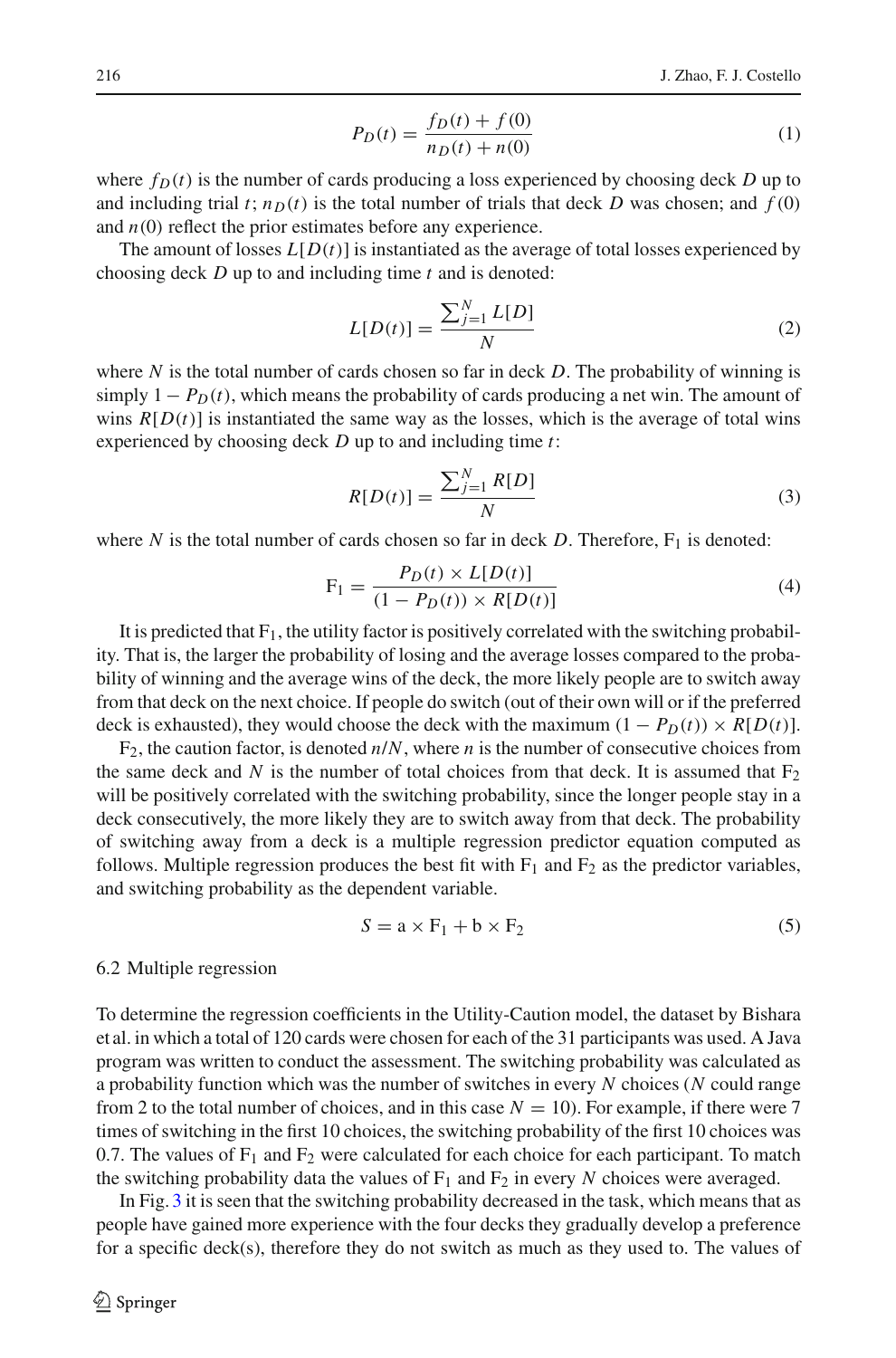

<span id="page-8-0"></span>**Fig. 3** The graph shows the switching probability and the values of F1 (the utility factor) and F2 (the caution factor) as the task proceeds for Bishara et al.'s dataset. The *x* axis shows the task process in which the 120 choices in the IGT are broken down to 12 blocks of 10 choices

 $F_1$  and  $F_2$  followed the same trend as the switching probability, which gave good support to the expectation that the coefficients a and b would both be positive. In fact,  $F_1$  values and switching probability were positively correlated  $(r = 0.658, p < 0.05)$  and  $F_2$  values and switching probability were also positively correlated ( $r = 0.905$ ,  $p < 0.01$ ), which supported the previous predictions.

Multiple regression analysis was run across all individual participants in the data of Bishara et al. The two coefficients were compared to 0 using one-sample *t*-test. It was found that the mean of coefficient a was 0.146 and was significantly above 0 ( $t = 2.456$ ;  $p < 0.05$ ). It was also found that the mean of coefficient b was 0.151 and was also significantly above 0  $(t = 2.243; p < 0.05)$ . These results confirm the model's predictions.

### **7 Assessment**

Since the three computational models all operate under certain learning mechanisms, it is safe to assume that no model can work without seeing a number of choices first. That is, the models cannot make predictions without having a certain amount of experiences. We propose that a fair way to assess these models is by using a novel next-choice-prediction method, in which we give the models the first n choices made by the participant and then ask the model to predict the  $n+1$  choice. In this way the model makes the prediction based on the same experiences shared with the participant. *n* can vary from 1 to  $N-1$  (*N* is the total number of cards to be picked) and the model can at most make *N* −1 predictions. Prediction accuracy is calculated as the number of accurate predictions divided by the total number of predictions.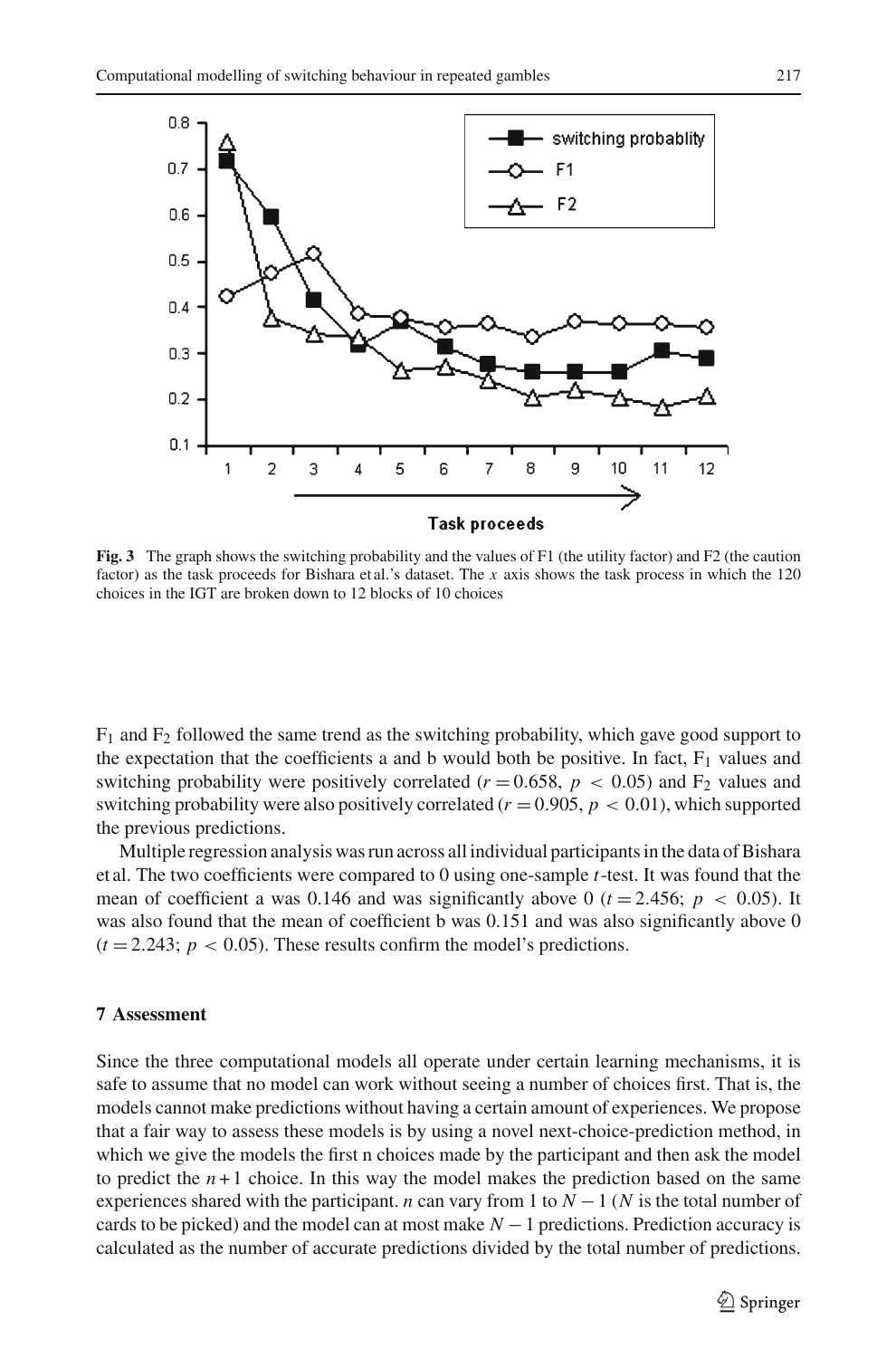### 7.1 Assessing the three models

The Bishara et al. dataset was used for assessing the three models using the next-choiceprediction method. For the Utility-Caution model, the coefficients  $(a=0.146, b=0.151)$ were put into the equation:  $S = a \times F_1 + b \times F_2$ . The threshold for switching was set to 0.5, arbitrarily. This means that if the S value was below 0.5, then the model should stay with the same deck as before; if the S value was equal to or greater than 0.5, the model should switch to another deck with the maximum  $(1 - P_D(t)) \times R[D(t)]$ . The threshold for switching was also tested, using 0.1, 0.3, 0.5, 0.7, 0.9, and it was found that 0.5 gave the highest prediction accuracy.

It was found that the average correct predictions were  $75.90$  (SD = 18.16) out of 119 predictions (see Fig. [4\)](#page-9-0), which means that the model could predict accurately people's choices 63.8% of the time. Since the criterion for judging accuracy is 25% (1 in 4 decks), the prediction accuracy for each participant was compared to 0.25 (the chance level). It was found that the accuracy of Utility-Caution model was significantly higher than  $25\%$  ( $t = 14.148$ ; df = 30;  $p < 0.01$ ).

The Bayesian-EU model and the expectancy-valence learning model were also tested using next-choice-prediction method (the reported parameters in Busemeyer and Stout [\(2002](#page-13-12)) for the two models were used). Figure [4](#page-9-0) shows the prediction accuracy of the three models. The Bayesian-EU model gave an average of  $47.13$  (SD = 20.15) accurate predictions out of 119 total predictions made, which means that it predicted accurately 39.6% of the times. The expectancy-valence learning model gave an average of  $48.45$  (SD =  $21.93$ ) accurate predictions out of 119 predictions, which means that it predicted accurately 40.7% of the times. While the accuracies for the two competing models remained stable during the task,



<span id="page-9-0"></span>**Fig. 4** The prediction accuracy for the three models as the task proceeds in Bishara et al.'s dataset. The *x* axis shows the task process in which the 120 choices in the IGT are broken down to 12 blocks of 10 choices. The y axis shows the accuracy of predictions the three models made as compared to the choices people made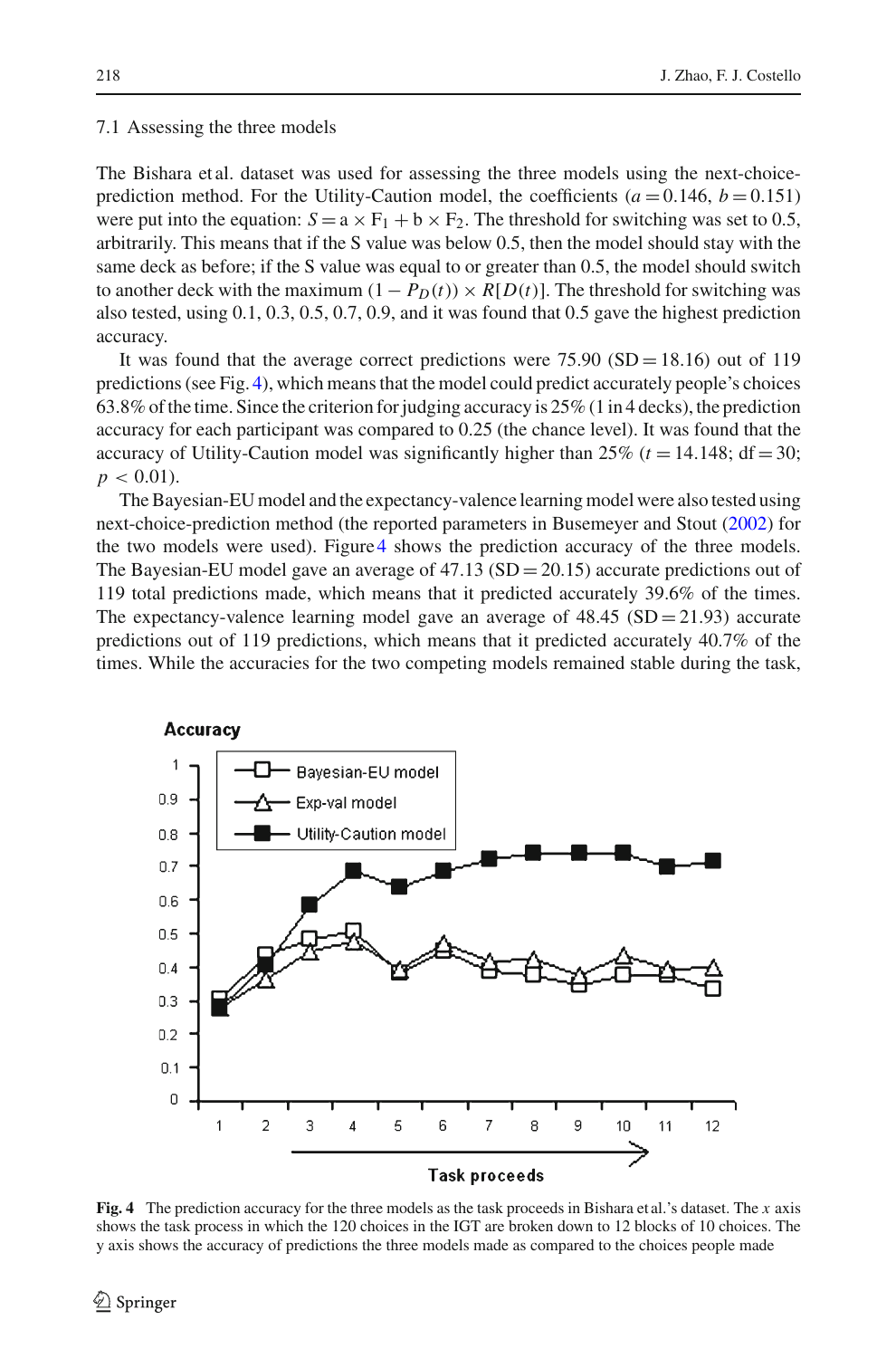the accuracy for our model increased consistently and remained at 70%. The three model prediction accuracies for each participant were compared and it was found that our model gave significantly more accurate predictions than the other models ( $F = 20.169$ ;  $df = 2$ ;  $p < 0.01$ ). Thus, we conclude that our Utility-Caution model was superior to the Bayesian-EU model and the expectancy-valence model.

#### 7.2 A further assessment

Results obtained in the Bishara et al.'s dataset suggest that our Utility-Caution model performs better than the previous Bayesian-EU model and expectancy-valence model. To investigate the Utility-Caution model's performance relative to the other two models in other contexts, we used the Stocco and Fum's dataset which involved a different set of people's responses in the IGT. The Stocco and Fum's dataset is slightly different from the Bishara et al.'s, as it involves significantly more participants (75 participants in Stocco and Fum's dataset, as opposed to 31 in Bishara et al.'s data) and also uses a modified IGT task which operates under a different payoff schedule. By applying our model to this alternative dataset the reliability and validity of our model can be demonstrated.

For the Utility-Caution model the coefficients ( $a = 0.146$ ,  $b = 0.151$ ) were put into the regression  $S = a \times F_1 + b \times F_2$  and the model was assessed using the next-choice-prediction method. In Stocco and Fum's dataset a total of 100 cards were chosen for each of the 75 participants. It was found that the model's average correct predictions were  $62.36$  (SD =  $8.70$ ) out of 99 predictions, which means that the model could predict people's choices accurately at 62.99% of the times. The accuracy was significantly higher than  $25\%$  ( $t = 15.46$ ; df = 74;  $p < 0.01$ ), which means that the accuracy level was well above chance level. This result is consistent with the accuracy level (63.8%, see Fig. [4\)](#page-9-0) earlier in the dataset of Bishara et al.



<span id="page-10-0"></span>**Fig. 5** Prediction accuracy for the three models as the task proceeds in Stocco and Fum's dataset. The *x* axis shows the task process in which the 100 choices in the IGT are broken down to 10 blocks of 10 choices. The *y* axis shows the accuracy of predictions the three models made as compared to the choices people made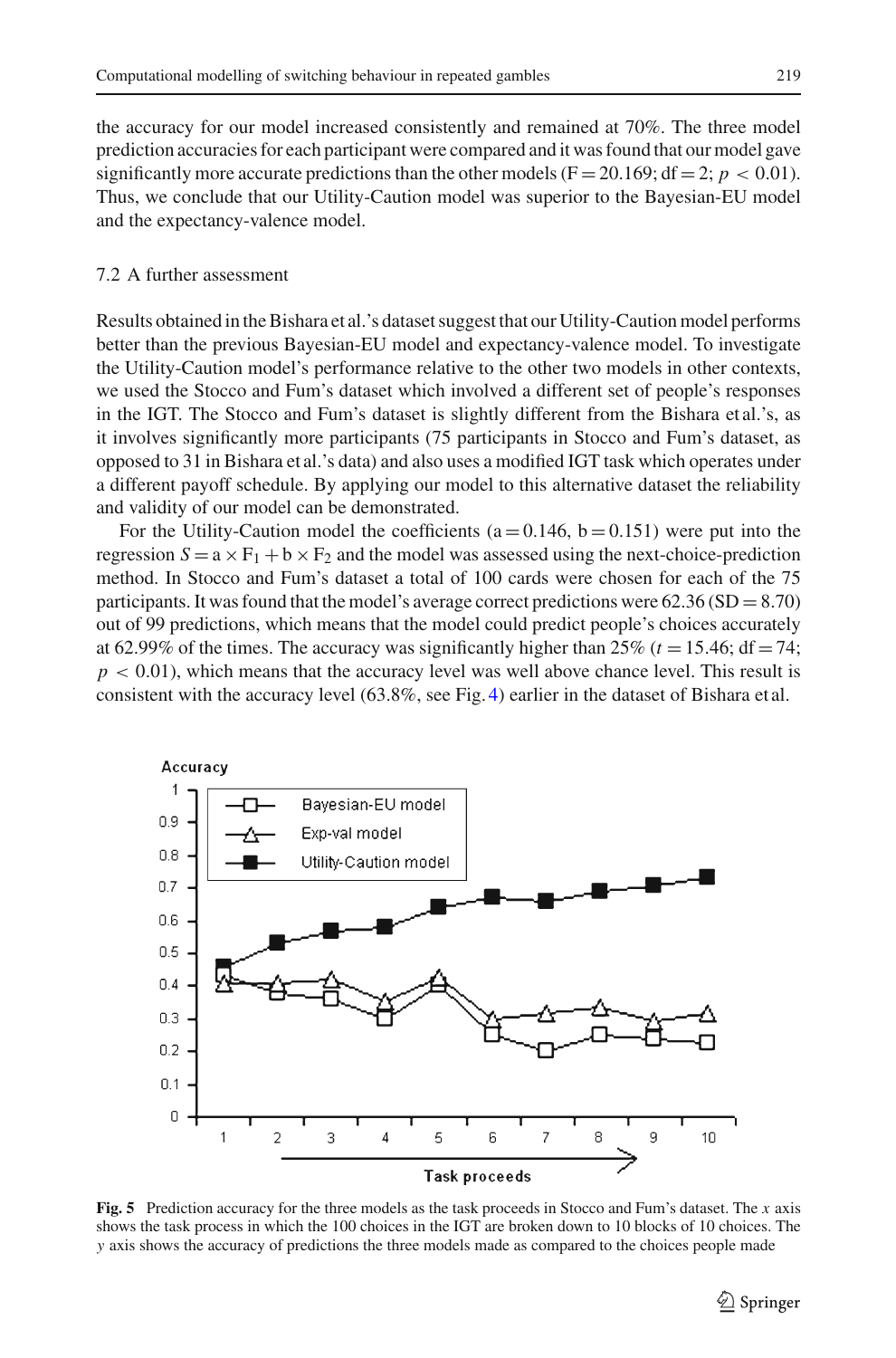The Bayesian-EU model and the expectancy-valence model were also tested. Figure [5](#page-10-0) shows the prediction accuracy of the three models during the task. It is seen that the accuracy of our model persisted fairly consistently above 0.6 and gradually increased in the task, whereas the other models showed a consistent decrease in accuracy. The Bayesian-EU model predicted on average 30.34 ( $SD = 8.30$ ) choices accurately out of 99 predictions, and the expectancyvalence model predicted  $35.84$  (SD = 5.27) choices accurately. The three model prediction accuracies for each participant were compared and it was found that our model predicted significantly more accurately than the other two models ( $F = 40.342$ ;  $df = 2$ ;  $p < 0.01$ ). The superiority of the model is consistent with the previous findings. Overall, the high consistency between the results from Bishara et al. and the results from the Stocco and Fum shows a high reliability of the model.

### **8 Discussion**

This paper makes two contributions to the literature on people's choices in repeated gambling tasks. One contribution is the next-choice-prediction method used in this study. For useful cognitive modelling it is necessary for a model to have some experiences to make future predictions. A good way to examine the accuracy of a model is to give the model the sequence of choices and responses seen by each individual participant, and ask the model to predict the next choice or behaviour for that participant. The model's accuracy can then be assessed by comparing its predicted choice with that made by the participant.

The second contribution made by this paper is a computational model that successfully accounts for people's switching behaviour among a finite set of options in repeated gambling scenarios. The model claimed that people's tendency to switch away from an option is in direct proportion to a utility factor, which represents the probability and the amount of losses experienced compared to wins of an option, and a caution factor, which represents the number of choices made consecutively in an option. The results obtained so far showed that our Utility-Caution model produced more accurate predictions of people's actual choices than the Bayesian-EU model and the expectancy-valence learning model, not only in Bishara et al.'s but also in Stocco and Fum's datasets. The reason to this superior performance was that our model incorporated a novel factor (the caution factor) which has not been identified in the existing literature and could account for people's switching behaviour more precisely.

The utility factor reflects the rational part of people's decision for switching. For the advantageous decks the denominator was consistently larger than the nominator, which decreased the value of the factor, making it unlikely to switch away. This explained the fact that people tend to stay at the advantageous decks even when an occasional loss was occurred in those decks. Conversely, for the disadvantageous decks the nominator was consistently larger than the denominator, thus it was more likely to switch away, especially when a loss occurred. This explained the fact that people tend not to stay at the disadvantageous decks when a loss occurs.

The caution factor suggested that people tend to switch away from a deck not only because it involves losses or gives the least payoff as traditional decision models have claimed, but also because people have stayed long enough in this option. It provided an account for the observed tendency that more than half of the times that people switched away from a deck were when no loss occurred on the previous choice. Thus, regardless of the advantageousness of the decks, this factor serves as a caution for not staying with a deck for too long. It also implies that people are prudent and vigilant beings in that they are wary of possible future losses or damages lying ahead.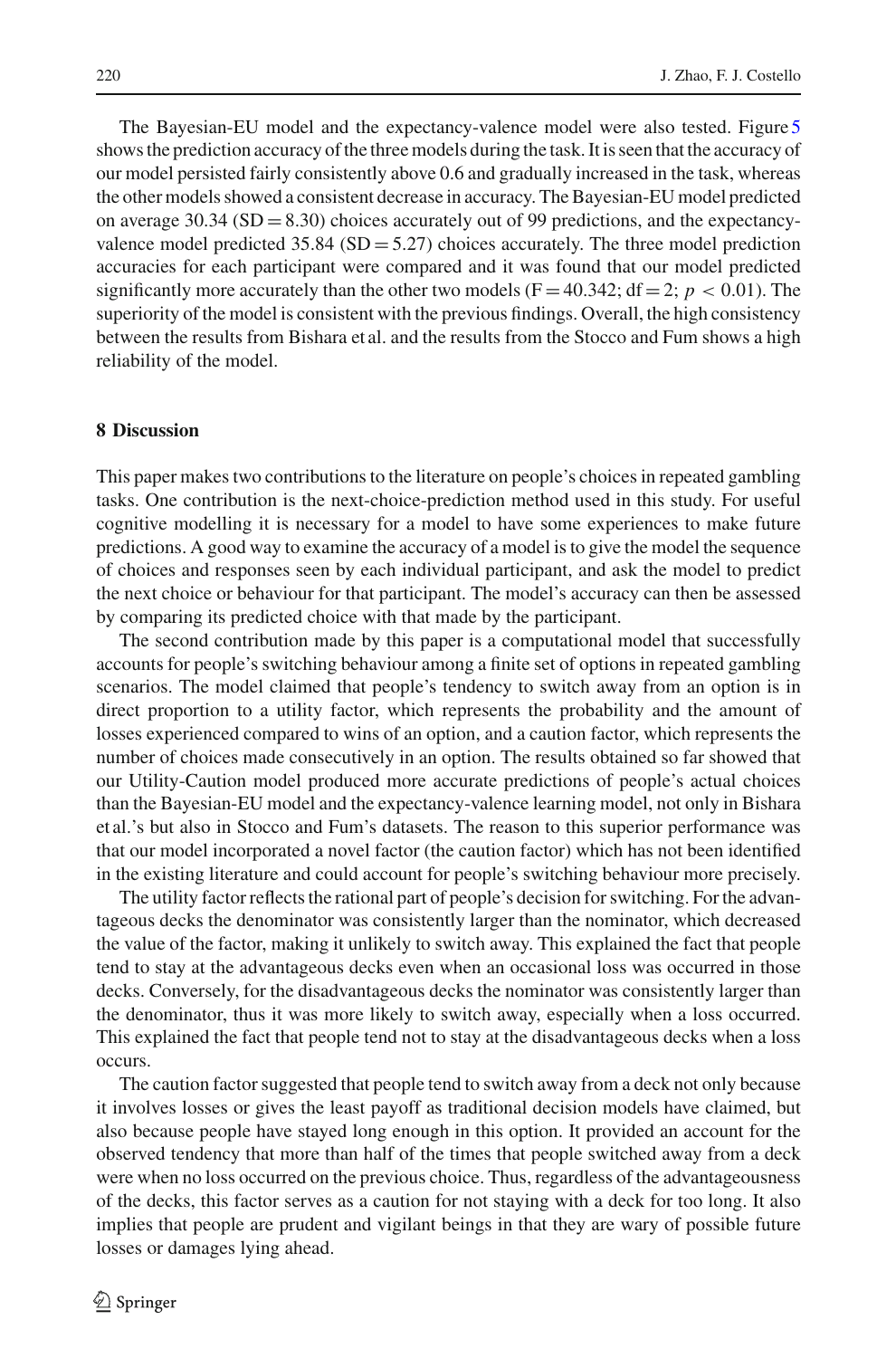One might question why people abandon the winning option in the task, a tendency contrary to the rational choice theory and the EU theory. [Gigerenzer](#page-13-16) [\(2007](#page-13-16)) has provided an explanation. He argues that much of our reasoning, decisions, and judgments are based on our unconscious intelligence, intuitions or gut feelings, whose underlying reasons we are not fully aware of. We can argue that it is our intuition that we switch away from a winning option in which we have chosen successively for the nervousness or fear of losing soon. However, people nonetheless behave according to this rule of thumb.

Although the Utility-Caution model can predict with above 60% accuracy on average, there is still 30% that the model cannot predict. We suggest that the remaining percentage is due to the randomness inherent in people's choices, especially during the beginning of the task when people have no experiences about their options.

Our model suggests that the longer people have stayed at a deck, the more nervous (afraid) they feel about getting a loss in that deck. This idea is not tested in the current analysis, since with the available datasets we have no access to people's emotional states during the task. Thus, for future work we suggest that the emotional states can be examined. In fact, we propose that there are two emotion factors  $(E_1 \text{ and } E_2)$ , each of which corresponds to the task factors  $(F_1 \text{ and } F_2)$ . A further experiment on the IGT is to be conducted with two purposes: firstly, our model can be again validated in this experiment; secondly, the two emotion factors can be examined.

In this experiment  $E_1$  represents the level of happiness of a participant at a given point in the gambling task. It is assumed that the happier people are about their choices, the less likely they are to switch away. Thus,  $E_1$  is predicted to be negatively correlated with the switching probability. A second factor  $E_2$  represents the level of nervousness about their choices. It is assumed that the more nervous people are about their choices, the more likely they are to switch away from that deck. Thus,  $E_2$  is predicted to be positively correlated with the switching probability. The multiple regression predictor equation is used in the emotion model:  $S = c \times E_1 + d \times E_2$ . The coefficient c is predicted to be negative and the d to be positive.

In conclusion, the Utility-Caution model proposed in this paper suggests that people's tendency to switch away from an option is due to the losses produced by choosing that option compared to gains and also to the number of choices made in that option consecutively. This model showed better performances than the Bayesian-EU model and the expectancy-valence learning model.

**Acknowledgements** The authors wish to thank the School of Computer Science and Informatics at UCD, Dr. Bishara and Prof. Busemeyer, and Dr. Stocco for their help and support in this study. The second author's contribution to this work was supported by the FP6NEST Programme of the European Commission (ANALOGY: Humans—the Analogy-Making Species: STREP Contr. No 029088).

### **References**

<span id="page-12-3"></span>Arrow KJ (1965) Aspects of the theory of risk-bearing. Hahnsson Foundation, Helsinki

- <span id="page-12-4"></span>Barron G, Erev I (2003) Small feedback-based decisions and their limited correspondence to description-based decisions. J Behav Decis Mak 16:215–233
- <span id="page-12-1"></span>Bechara A, Damasio H, Tranel D, Anderson SW (1994) Insensitivity to future consequences following damage to human prefrontal cortex. Cognition 50:7–15
- <span id="page-12-0"></span>Bernoulli D (1967) Exposition of a new theory on the measurement of risk. Gregg Press, England (Original work published in 1738)

<span id="page-12-2"></span>Bishara AJ, Pleskac TJ, Fridber DJ, Yechiam E, Lucas J, Busemeyer JR, Fin PR, Stout JC (2006) Models of risky decision-making in Marijuana and stimulant users. Unpublished Manuscript